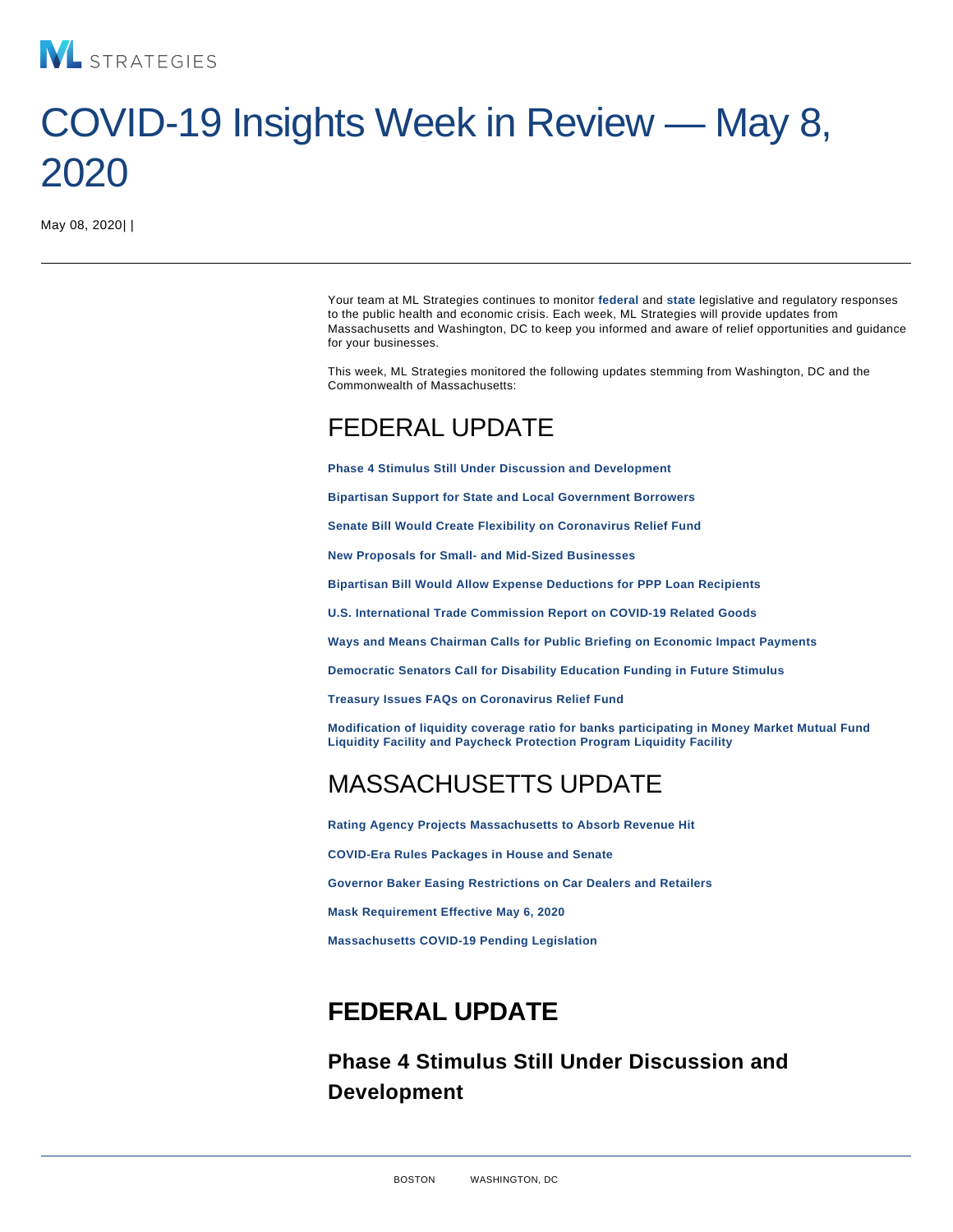<span id="page-1-0"></span>As reported in last week's COVID-19 Insights Week in Review, behind the scenes negotiations on the next stimulus measure have continued. The expectation is that House Democrats will move first, with a bill focused largely on economic relief for states and local governments, with economic recovery efforts including infrastructure to be addressed in a later, Phase 5, stimulus package. We expect democrats to announce their Phase 4 proposal in the coming weeks with the goal of passing final legislation by the end of May, although that timeline could slip. With that said, Senate Republicans are insisting that any future stimulus include liability protections for businesses in the event that employees of reopened businesses contract COVID-19, a proposal democrats oppose; and the president is calling for any future stimulus to include a payroll tax cut, although that proposal is not supported by all republicans and the Speaker has said she will not support such a cut.

# Bipartisan Support for State and Local Government Borrowers

Representatives Ruppersberger (D-MD) and Stivers (R-OH), co-chairs of the Municipal Finance Caucus, led a bipartisan letter signed by 41 of their colleagues urging Treasury Secretary Mnuchin and Federal Reserve Chairman Powell to take an active role in stabilizing and lowering the cost of borrowing for state and local governments facing revenue losses as a result of the COVID-19 pandemic.

Noting that state and local governments contribute more than twice as much to U.S. GDP as the federal government, that they fund approximately two-thirds of the nation's infrastructure, and that their access to the \$3.8 trillion municipal bond market allows for the building of schools, roads, and community health centers, the letter calls for the Federal Reserve to stand up facilities to purchase medium- and long-term municipal securities publicly issued in the secondary market and directly from issuers.

[Read the letter here…](https://stivers.house.gov/uploadedfiles/5.4.2020_letter_to_federal_reserve_w_signatures.pdf)

## Senate Bill Would Create Flexibility on Coronavirus Relief Fund

Senator Kennedy (R-LA) has introduced the Coronavirus Relief Fund Flexibility for State and Local Government Act. The bill would allow state and local governments to use Coronavirus Relief Funds for operating expenses unrelated to the COVID-19 pandemic, with the exception of shoring up pension funds. Additionally, under the CARES Act, funding under this program must be used by states by December 30, 2020. The Kennedy legislation would allow state and local governments to continue using these funds until they are expended.

[Read the bill text here…](https://www.kennedy.senate.gov/public/_cache/files/7/9/79f177af-403a-43cf-9b1d-cc0c0202304f/426A354F4A6480853A0A14E532231310.coronavirus-bill.pdf)

### Congressional Leaders on Treasury Implementation of CARES Act Programs

Senate Finance Committee Chairman Grassley (R-IA) and Ranking Member Wyden (D-OR), along with House Ways and Means Committee Chairman Neal (D-MA), wrote to Treasury Secretary Mnuchin on May 4 regarding the Paycheck Protection Program (PPP). The letter questions recent guidance from Treasury and the IRS, indicating that otherwise deductible business expenses are not deductible if the taxpayer is the recipient of a PPP loan that is subsequently forgiven. The letter says that this "ignores the overarching intent of the PPP, as well as the specific intent of Congress to allow deductions in the case of PPP loan recipients."

#### [Read the letter here…](https://www.finance.senate.gov/imo/media/doc/2020-05-05 CEG, RW, RN to Treasury (PPP Business Deductions).pdf)

The trio also wrote to Secretary Mnuchin regarding recent guidance on the employee retention credit stating that they "disagree with the determination that employers who continue providing qualified health benefits to their employees do not qualify for the retention credit unless they continue paying other qualifying wages. As expressed previously to Treasury and the IRS, this interpretation runs directly counter to congressional intent." They go on to say that they are "disappointed with the recent determination that an employer that is no longer paying regular wages but continues to provide full health benefits would not be able to treat any portion of those health benefits as qualifying wages for the retention credit."

[Read the letter here…](https://www.finance.senate.gov/imo/media/doc/050420 Letter to Treasury on ERTC health benefits.pdf)

#### New Proposals for Small- and Mid-Sized Businesses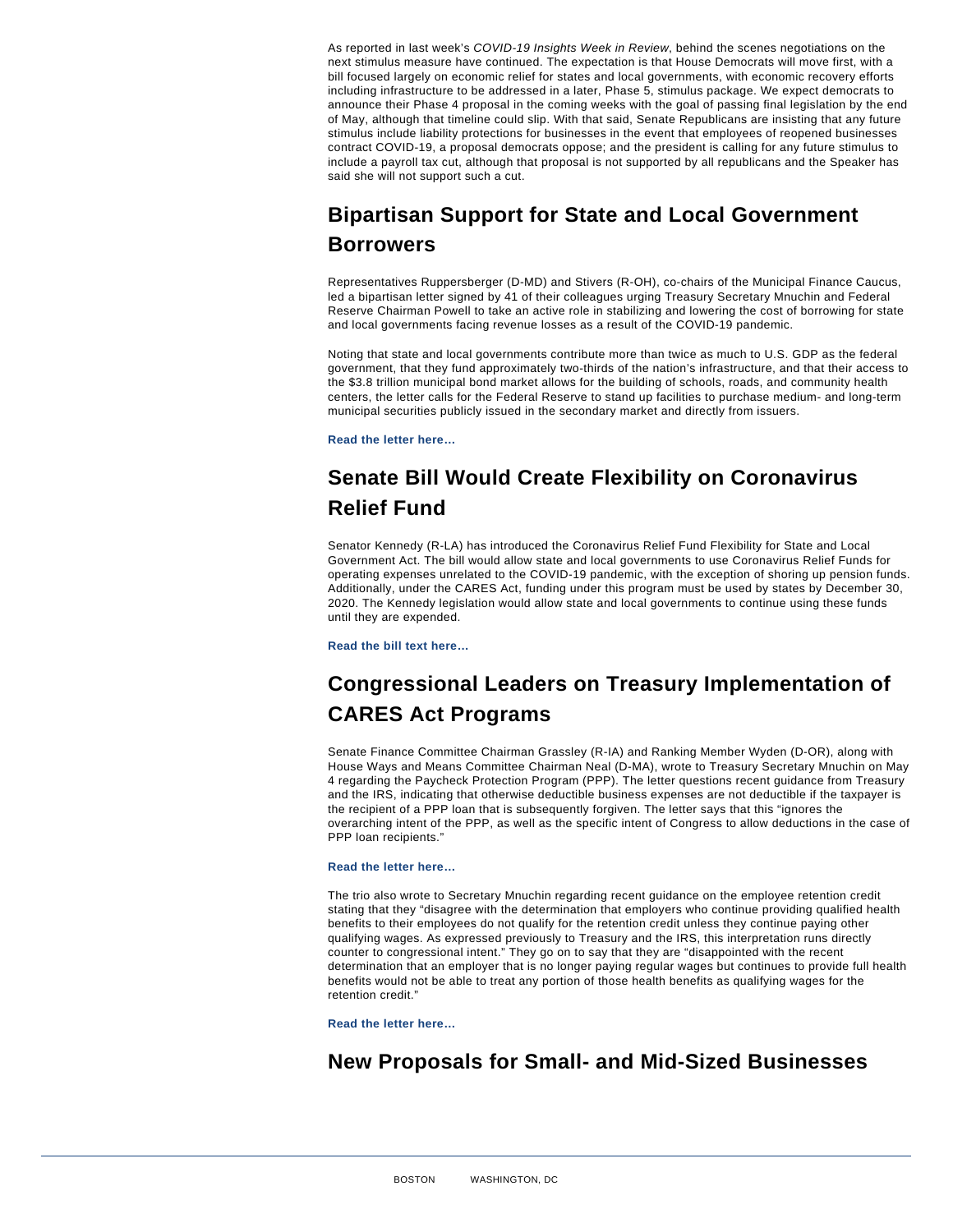<span id="page-2-0"></span>Senators Bennet (D-CO) and Young (R-IN) released a proposal to double the covered period for Paycheck Protection Program loans from 8 to 16 weeks and to create a new RESTART program to provide loans to cover the next six months of payroll, benefits, and fixed operating expenses for businesses that have taken a substantial revenue hit during the COVID-19 pandemic. A share of that loan would be forgiven based on the revenue losses suffered by the business in 2020, and the remainder could be repaid over seven years, with no interest payments due in the first year and no principal due for the first two years. The RESTART program includes an employment cap of 5,000, with streamlined procedures for companies with fewer than 500 employees.

[A summary of the proposal can be found here…](https://www.bennet.senate.gov/public/_cache/files/d/d/dd3f6d08-015a-4263-b50a-988e85b9d4cf/1EEC9B2655D8036C040BC7E654C1D0D7.bennet-young-restart-proposal-fact-sheet.pdf)

Senator Harris (D-CA) and Rep. Pressley (D-MA) are introducing the Saving our Street (SOS) Act, a bill to establish a Microbusiness Assistance Fund of \$124.5 billion to provide up to \$250,000 directly to small "micro" businesses with fewer than 10 employees. Businesses with at least half of their employees from the community and within a low-income community may have up to 20 employees. Seventy-five percent of the funding would be reserved for historically underrepresented businesses, including minority-owned businesses.

[Click here to read a summary…](https://www.harris.senate.gov/imo/media/doc/Saving Our Street Act One Pager.pdf)

### Bipartisan Bill Would Allow Expense Deductions for PPP Loan Recipients

The Small Business Expense Protection Act was introduced this week by Senate Finance Committee Chairman Grassley (R-IA) and Sens. Cornyn (R-TX), Wyden (D-OR), Rubio (R-FL), and Carper (D-DE). The bill would clarify that businesses can deduct from their taxes expenses paid with a forgiven Paycheck Protection Program (PPP) loan. Chairman Grassley says the Treasury Department and IRS are inaccurately interpreting the CARES Act, which created the PPP, in a way that prevents businesses from deducting expenses associated with PPP loans.

[Read the press release here…](https://www.finance.senate.gov/chairmans-news/bipartisan-senators-introduce-bill-to-clarify-small-business-expense-deductions-under-ppp)

#### U.S. International Trade Commission Report on COVID-19 Related Goods

The U.S. International Trade Commission (ITC) released a report on known imported products that may be needed to respond to the ongoing COVID-19 pandemic. The report was prepared at the request of Senate Finance Chairman Grassley (R-IA) and House Ways and Means Chairman Neal (D-MA). The chairmen requested the ITC produce a report detailing source countries, tariff classifications, and applicable rates of duty associated with the products to assist the committees and the office of the U.S. Trade Representative (USTR) in their work to combat the coronavirus emergency.

[Access the report here…](https://www.finance.senate.gov/chairmans-news/international-trade-commission-identifies-imported-goods-needed-to-fight-pandemic)

In response to the ITC report, Chairman Neal released an analysis in which he calls upon the Administration to "exercise its existing authorities, including emergency authorities, to suspend all tariffs for the next 90 days on the products identified by the ITC as relevant to responding to the COVID-19 public health crisis." The Chairman also urged the Administration to take the measures necessary to increase domestic production of these goods in an effort to help resolve the persistent shortages of supplies, equipment, and medicines the United States needs to successfully combat the pandemic and save lives.

[Read the Chairman's analysis here…](https://waysandmeans.house.govsites/democrats.waysandmeans.house.gov/files/documents/WM ITC report analysis _0.pdf)

# Ways and Means Chairman Calls for Public Briefing on Economic Impact Payments

House Ways and Means Committee Chairman Neal (D-MA) wrote to Treasury Secretary Mnuchin and Internal Revenue Service (IRS) Commissioner Rettig requesting that the IRS promptly provide a public briefing on the COVID-19 economic impact payments authorized under the CARES Act. The Chairman's request comes after the agency canceled a public webinar on the payments that was previously scheduled for April 23.

[Read the letter here…](https://waysandmeans.house.govsites/democrats.waysandmeans.house.gov/files/documents/Letter re EIP Briefing, April 30, 2020.pdf)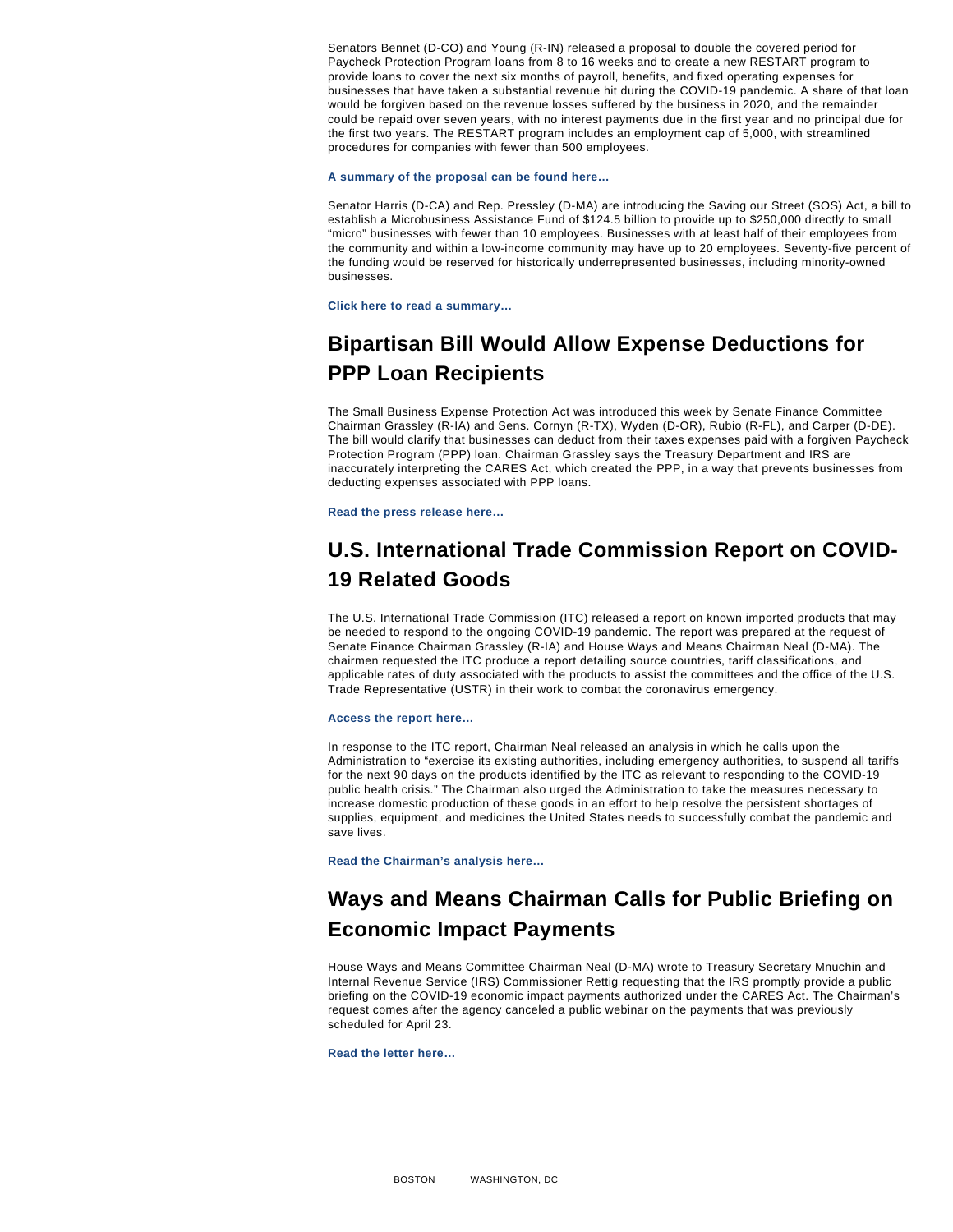#### <span id="page-3-0"></span>Democratic Senators Call for Disability Education Funding in Future Stimulus

Twenty-four Democratic senators wrote to Senate Majority Leader McConnell (R-KY) and Senate Minority Leader Schumer (D-NY) asking that any future COVID-19 relief package protect the rights of students who experience disabilities and provide school districts with emergency funding so that educators are able to effectively serve these students during this unprecedented time. Senator Hassan (D-NH), who led the letter, says in a press release that the "funding would give school districts more resources to continue to provide students who experience disabilities with a free and appropriate public education as required under the Individuals with Disabilities Education Act (IDEA)."

[Access the press release and letter here…](https://www.hassan.senate.gov/news/press-releases/senator-hassan-leads-colleagues-in-call-for-greater-support-for-students-with-disabilities)

#### Treasury Issues FAQs on Coronavirus Relief Fund

The Treasury Department issued answers to frequently asked questions to supplement Treasury's Coronavirus Relief Fund ("Fund") Guidance for State, Territorial, Local, and Tribal Governments, dated April 22, 2020.

[Access the FAQs here…](https://home.treasury.gov/system/files/136/Coronavirus-Relief-Fund-Frequently-Asked-Questions.pdf)

### Modification of Liquidity Coverage Ratio for Banks Participating in Money Market Mutual Fund Liquidity Facility and Paycheck Protection Program Liquidity Facility

According to a May 5 press release from the Federal Reserve, "To support the flow of credit to households and businesses, the federal bank regulatory agencies today announced an interim final rule that modifies the agencies' Liquidity Coverage Ratio (LCR) rule to support banking organizations' participation in the Federal Reserve's Money Market Mutual Fund Liquidity Facility and the Paycheck Protection Program Liquidity Facility. In particular, the interim final rule facilitates participation in these facilities by neutralizing the LCR impact associated with the non-recourse funding provided by these facilities. The rule does not otherwise alter the LCR or its calibration."

The rule is effective immediately, and comments will be accepted for 30 days after publication in the Federal Register.

[Read the rule here…](https://www.federalreserve.gov/newsevents/pressreleases/files/bcreg20200505a1.pdf)

# MASSACHUSETTS UPDATE

### Rating Agency Projects Massachusetts to Absorb Revenue Hit

Last week, the House went to great lengths to pass a rules package on Monday that would allow members the opportunity to debate remotely on Governor Baker's borrowing bill and other key legislation thereafter. While partisanship slowed the adoption process, House leadership worked diligently to get to "yes" on the package to clear the path for the chamber's first formal session since the start of the COVID-19 pandemic. While the Legislature expressed a sense of urgency in passing the Governor's bill, HB4593 – An Act to facilitate the delay of the income tax filing deadline, Standard and Poor's (S&P) believes the Commonwealth has enough cash flow to cover expenses for the remainder of FY2020 without additional funds.

[For additional information on S&P's projections, read Boston Business Journal's article here.](https://www.bizjournals.com/boston/news/2020/05/04/s-p-mass-cash-cushion-can-absorb-blow-to-revenues.html)

#### COVID-Era Rules Packages in House and Senate

On Monday, May 4, the House passed a rules package temporarily governing formal sessions during the state of emergency. With the passage of the emergency rules package early this week, the House was about to take up the Governor's borrowing bill in a formal session on Wednesday, May 6, in which the bill was passed unanimously (157-0). What got House Democrats to find middle ground with the minority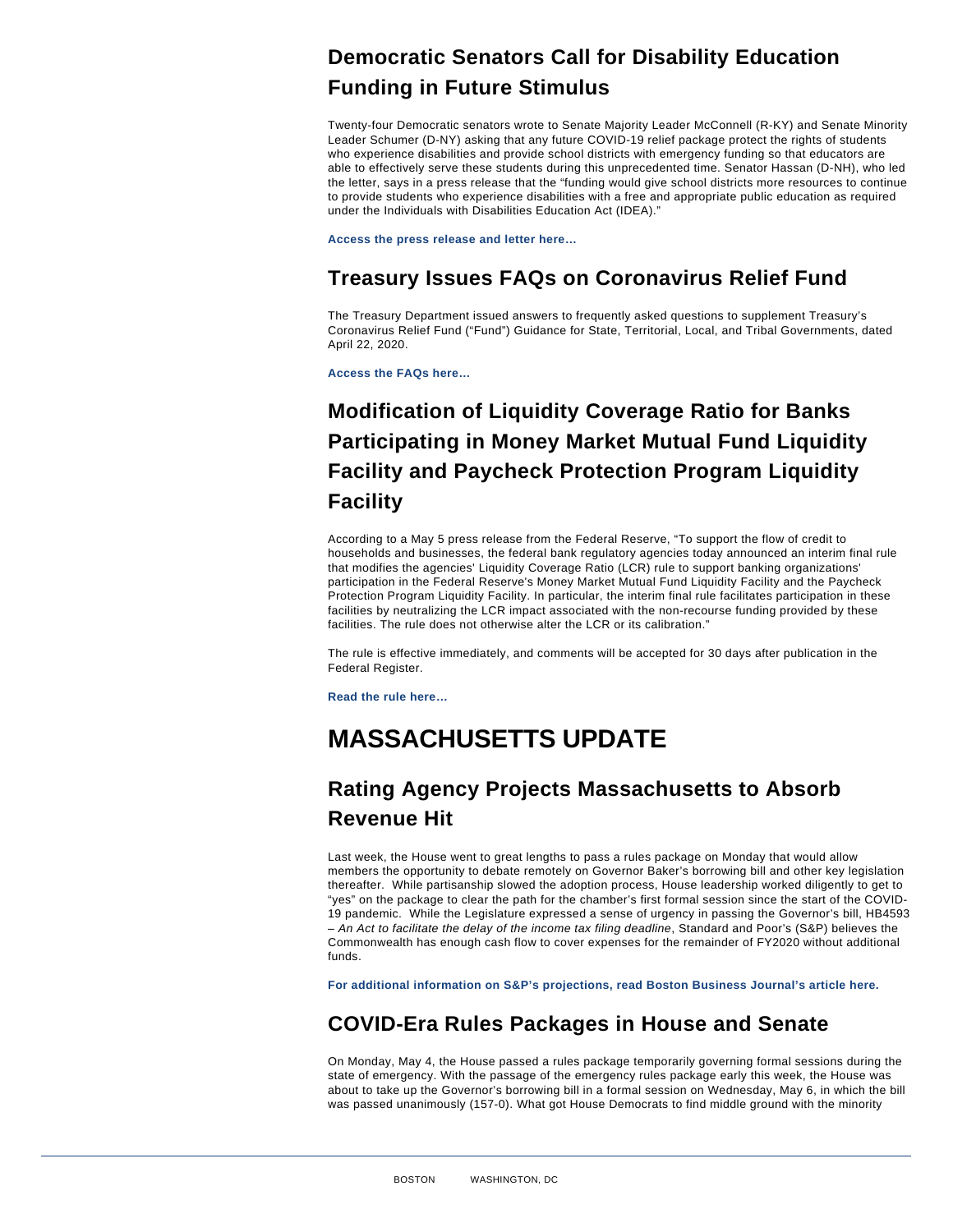<span id="page-4-0"></span>party? In the previous version of the rules package (HB4676), House members were limited to speaking once during debate if the member signed up before 10:00 am on formal session day, according to an outlined process for doing so. The amended version of the package would allow the minority leader, the chair of the committee releasing the bill, and the ranking minority member of the committee releasing the bill to be recognized more than once during debate. It also permits the primary sponsor, or a designee, to provide further explanation of a particular amendment or section of the bill, capped at five minutes. A member of the opposing party will also be allowed five minutes of speaking time in response. In the original version of the package, unanimous consent was required to allow for further explanation.

The Senate filed its own rules package on Monday, May 4, which would only apply to debate on the Governor's borrowing bill scheduled to pass both chambers by next week. SB2688 – Remote voting, provides three options for senators to vote on the legislation: designating another present senator as a proxy to vote on the absent senator's behalf, communicating their vote to a court officer to vote on their behalf, or entering the chamber one by one with masks on to cast their vote. The Senate working group developing a longer-term package for sessions in the COVID-era plans to file a more comprehensive package by early June.

[To access the Governor's borrowing bill as amended by House Ways and Means \(HB4677\), click](https://malegislature.gov/Bills/191/H4677) [here.](https://malegislature.gov/Bills/191/H4677)

[To access the House rules package adopted on Monday \(HB4690\), click here.](https://malegislature.gov/Bills/191/H4690)

[To access the Senate rules package filed on Monday \(SB2688\), click here.](https://malegislature.gov/Bills/191/S2688)

#### Governor Baker Easing Restrictions on Car Dealers and Retailers

On Monday, the Baker Administration updated its COVID-19 essential services guidance easing restrictions on car dealerships and retailers during the pandemic. Car dealers and retailers will now have the ability to reopen with strict limitations and requirements for employees and operation practices. For retailers, the updated guidance allows for up to three employees to work while wearing masks and remaining six feet apart in businesses smaller than 10,000 square feet. For businesses with more than 30,000 square feet, up to seven employees may be working with the same mask and social distancing requirements. While businesses must remain closed to the public, retailers may fulfill online and over-thephone orders and offer no-contact deliveries. For car dealers, sales may take place over the phone or online with electronic document processing encouraged. Walk-in sales and test drives are prohibited in the updated guidance; however, transfer, delivery, or return of new and leased vehicles may take place in person by way of a scheduled appointment.

[To read the Baker Administration's updated guidance on essential services, click here.](https://www.mass.gov/info-details/covid-19-essential-services-faqs)

#### Mask Requirement Effective May 6, 2020

Late last week, Governor Baker shifted his stance on the state's role in requiring residents of the Commonwealth to wear masks. In previous press conferences, the Governor has deferred mask requirements to local officials across the 351 cities and towns of the Commonwealth. Last Friday, however, Governor Baker issued COVID-19 Order No. 31, directing Massachusetts residents to wear masks when social distancing is not possible, such as within grocery stores, outdoor spaces, pharmacies, and in transportation services such as ride-sharing apps or public transportation. Effective Wednesday, May 6 through termination of the state of emergency, residents are required to wear a mask or facial covering, or be subject to a fine up to \$300 to be enforced by local officials. This Order does not apply to children under two years old or those with medical conditions deeming them exempt from the Order.

[To access Gov. Baker's COVID-19 Order No. 31, click here.](https://www.mass.gov/doc/may-1-2020-masks-and-face-coverings/download)

#### Massachusetts COVID-19 Pending Legislation

As the Legislature continues to consider and move bills through the legislative process, the Reopening Advisory Board led by Lieutenant Governor Polito is laser focused on reopening organizations and businesses that make up the backbone of the Commonwealth's economy. The seventeen-member Board plans to release recommendations on May 18, in line with the expiration of Governor Baker's nonessential business closure order. To some groups, however, the May 18 deadline is one week too late. The Greater Boston Chamber of Commerce is calling on the Reopening Advisory Board to release a plan as soon as this Friday, May 8. The Chamber is requesting the Board and the Baker Administration to commit to universal testing, reopening child care centers by June 1, and changes to MBTA capacity guidelines such as setting maximum passenger limits as part of the plan for phased reopening across the state. During the Governor's press conference the same day the Baker Administration received the Chamber's letter, Governor Baker announced that some guidelines for reopening could be released before May 18, a welcome announcement to business leaders in the Commonwealth.